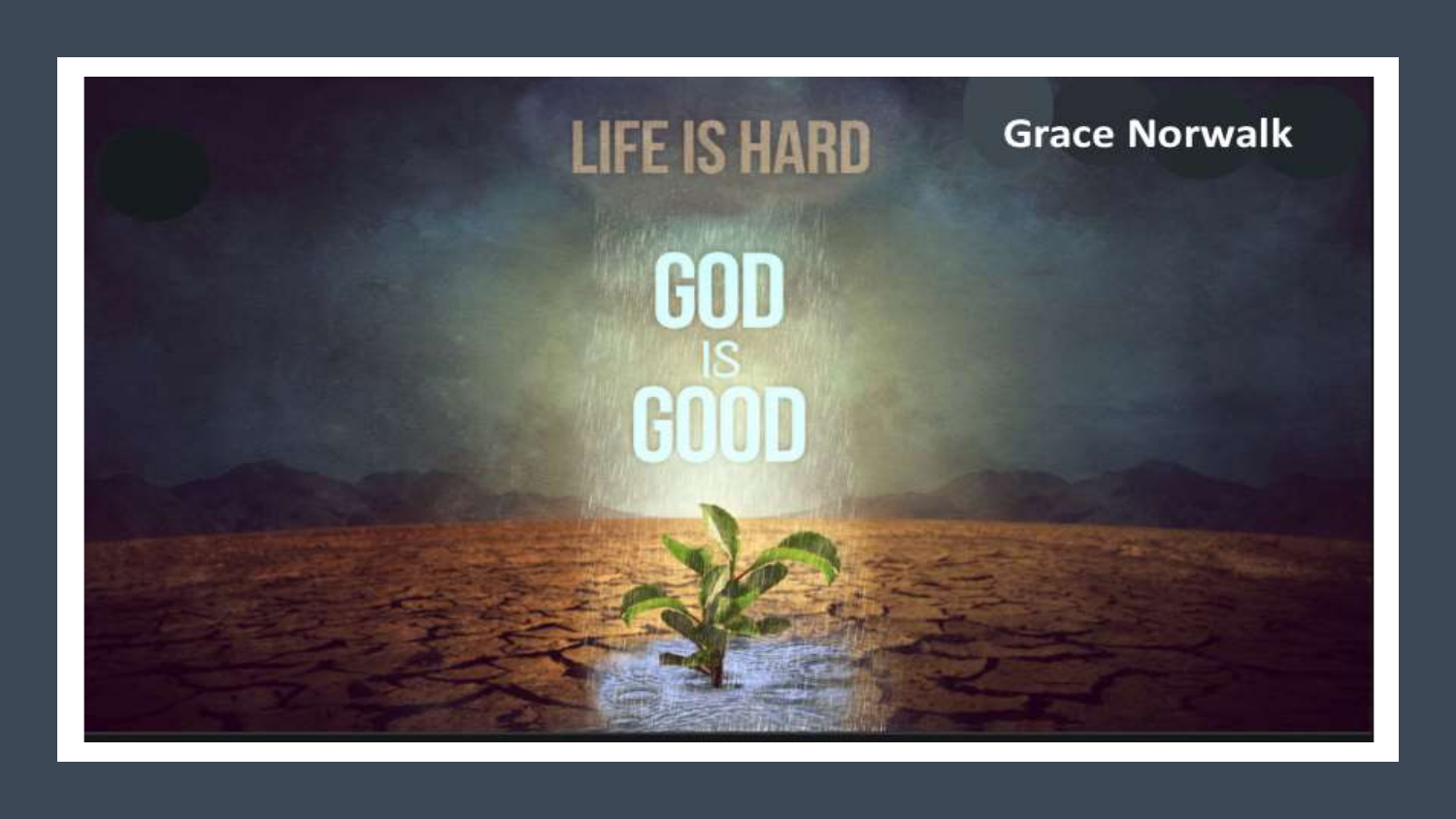#### • **"Incommunicable" =** beyond description!!!

Incommunicable attributes of God are those attributes exclusive to Him. Humans cannot share the incommunicable attributes.

#### • **"Communicable" =** transmissible…

Communicable attributes of God are those that humans can also possess or transmitted to others.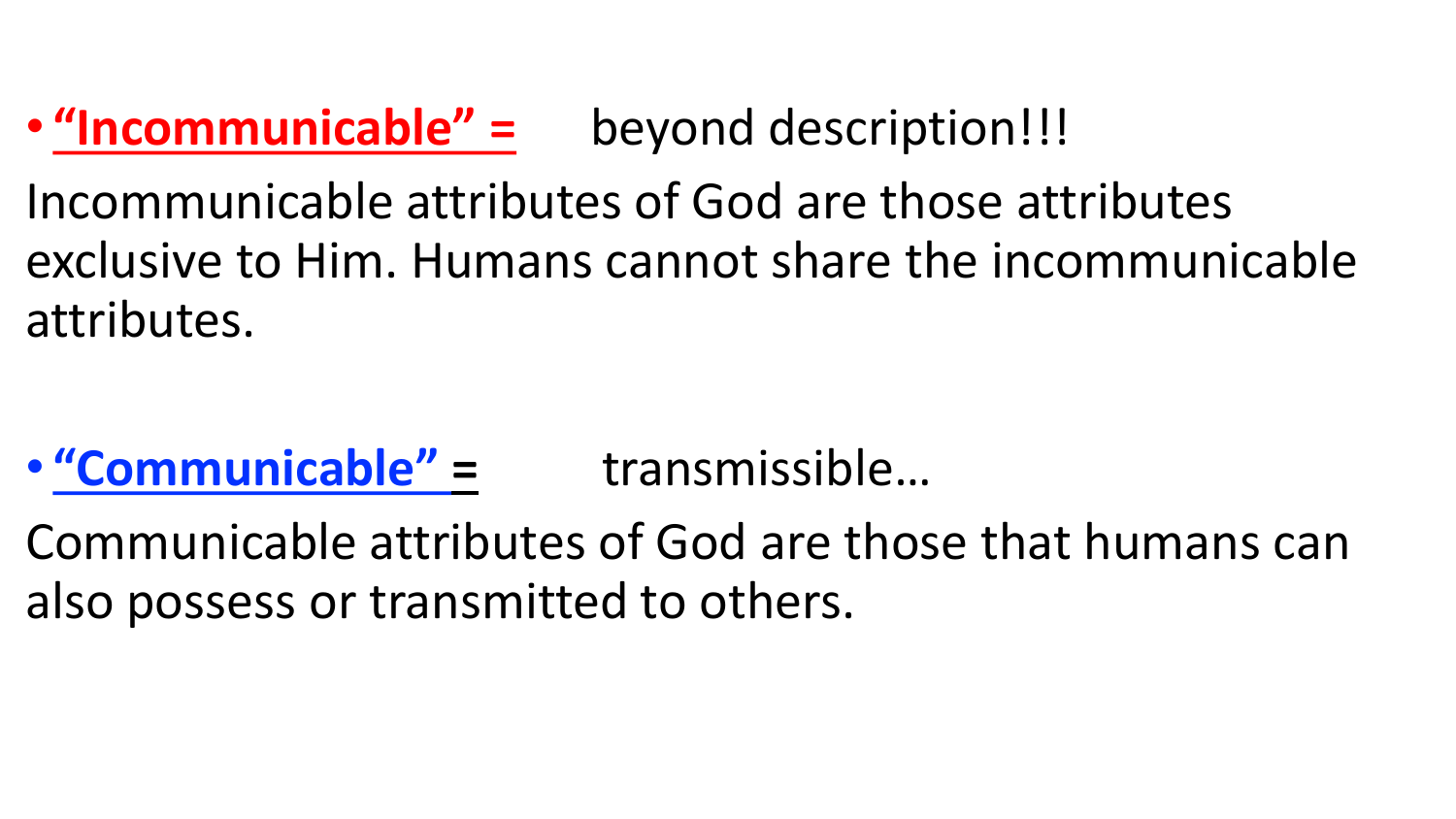•**"Communicable"** 

transmissible…

Communicable attributes of God are those that humans can also possess or transmitted to others.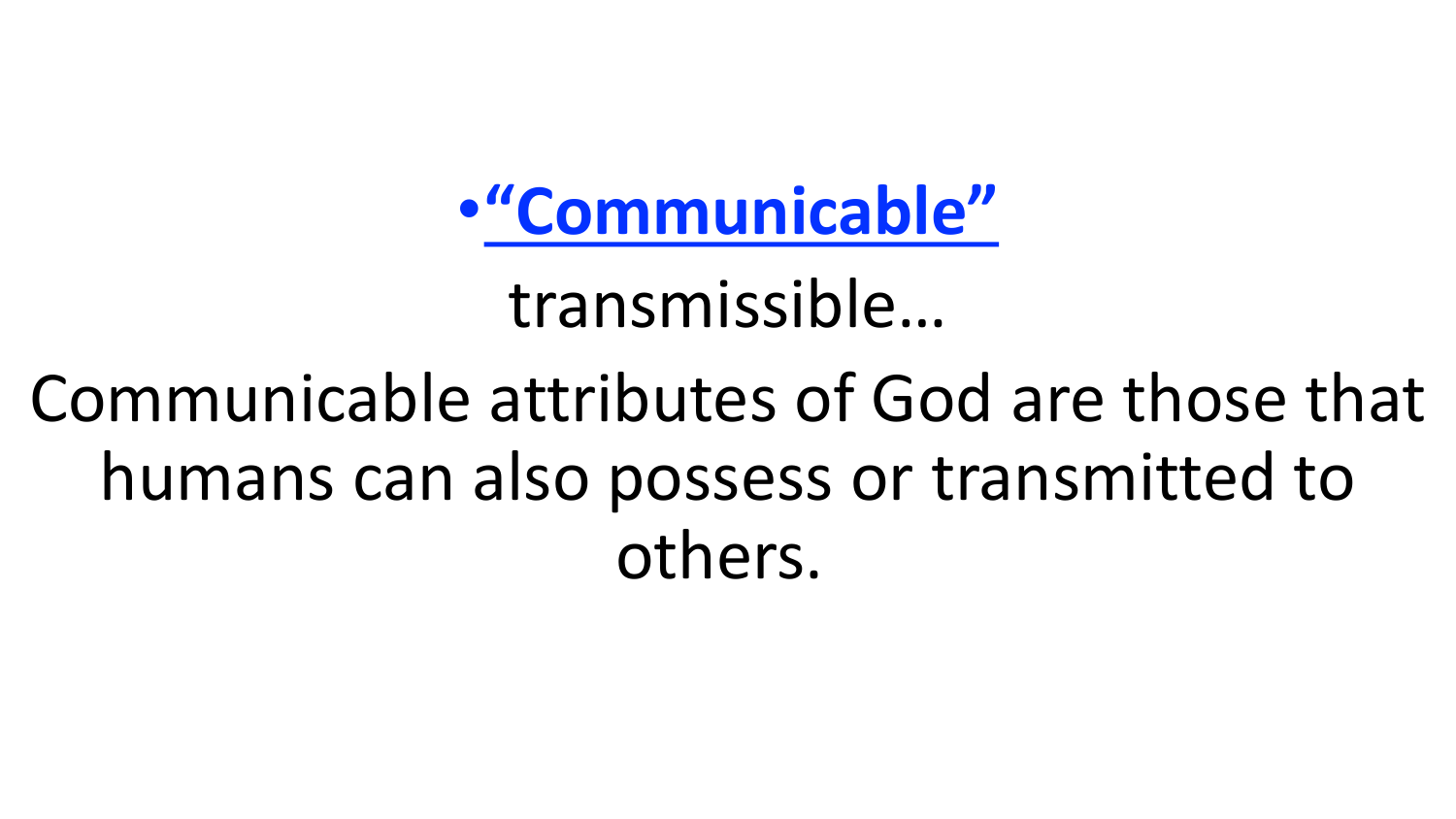•The Bible defines God's goodness in two ways. One has to do with *His character*; the other focuses on *His actions*.

•*"You are good and You do what is good . . . "* Ps. 119:68

•*"No one is good but One - God."* (Mark 10:18)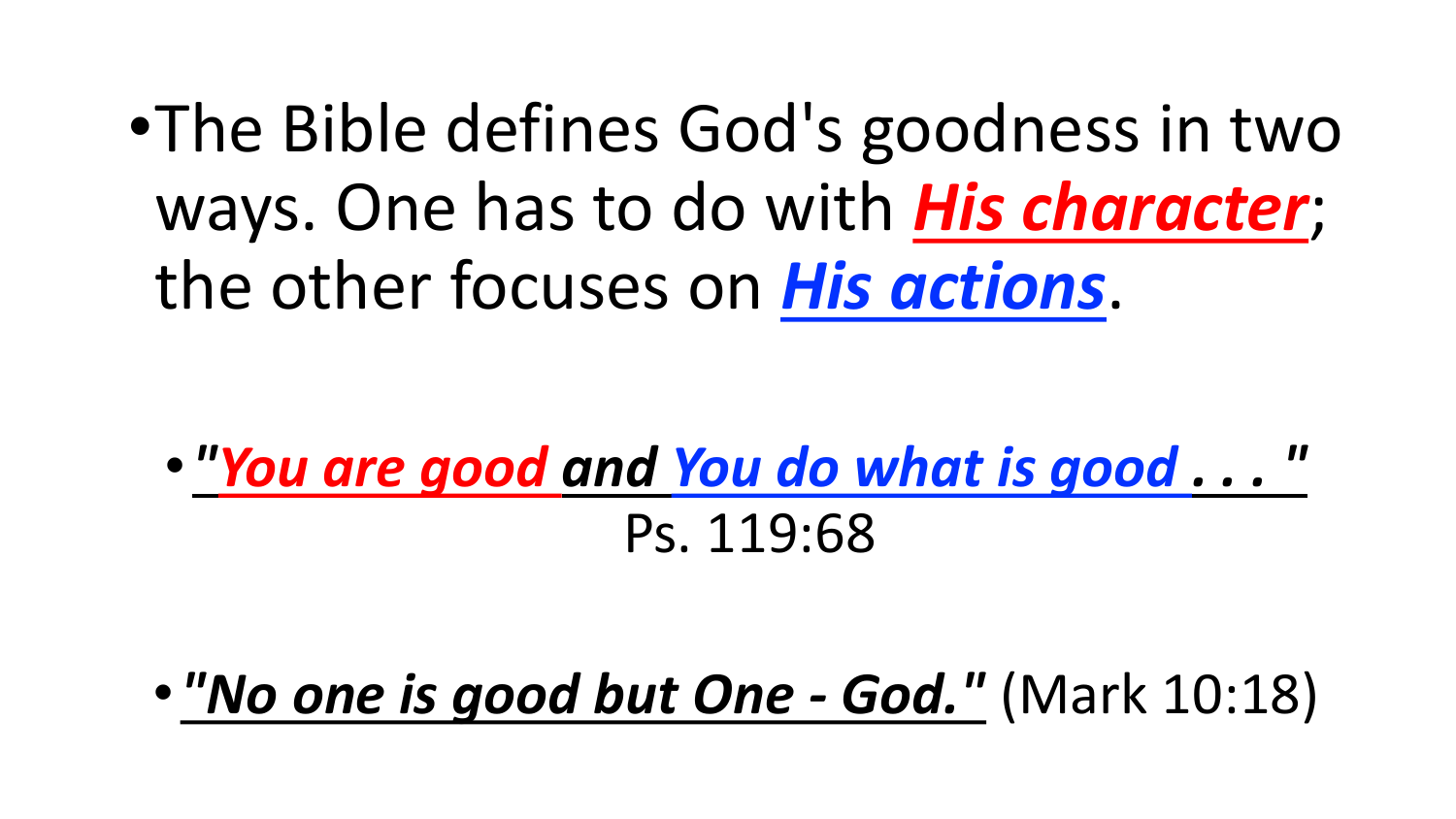### **I. We have experienced the goodness of God since before we were born.**

• **Psalm 139:13-16**

*<sup>13</sup> For you created my inmost being; you knit me together in my mother's womb.*

*<sup>14</sup> I praise you because I am fearfully and wonderfully made; your works are wonderful, I know that full well.*

*<sup>15</sup> My frame was not hidden from you when I was made in the secret place, when I was woven together in the depths of the earth.*

*<sup>16</sup> Your eyes saw my unformed body; all the days ordained for me were written in your book before one of them came to be.*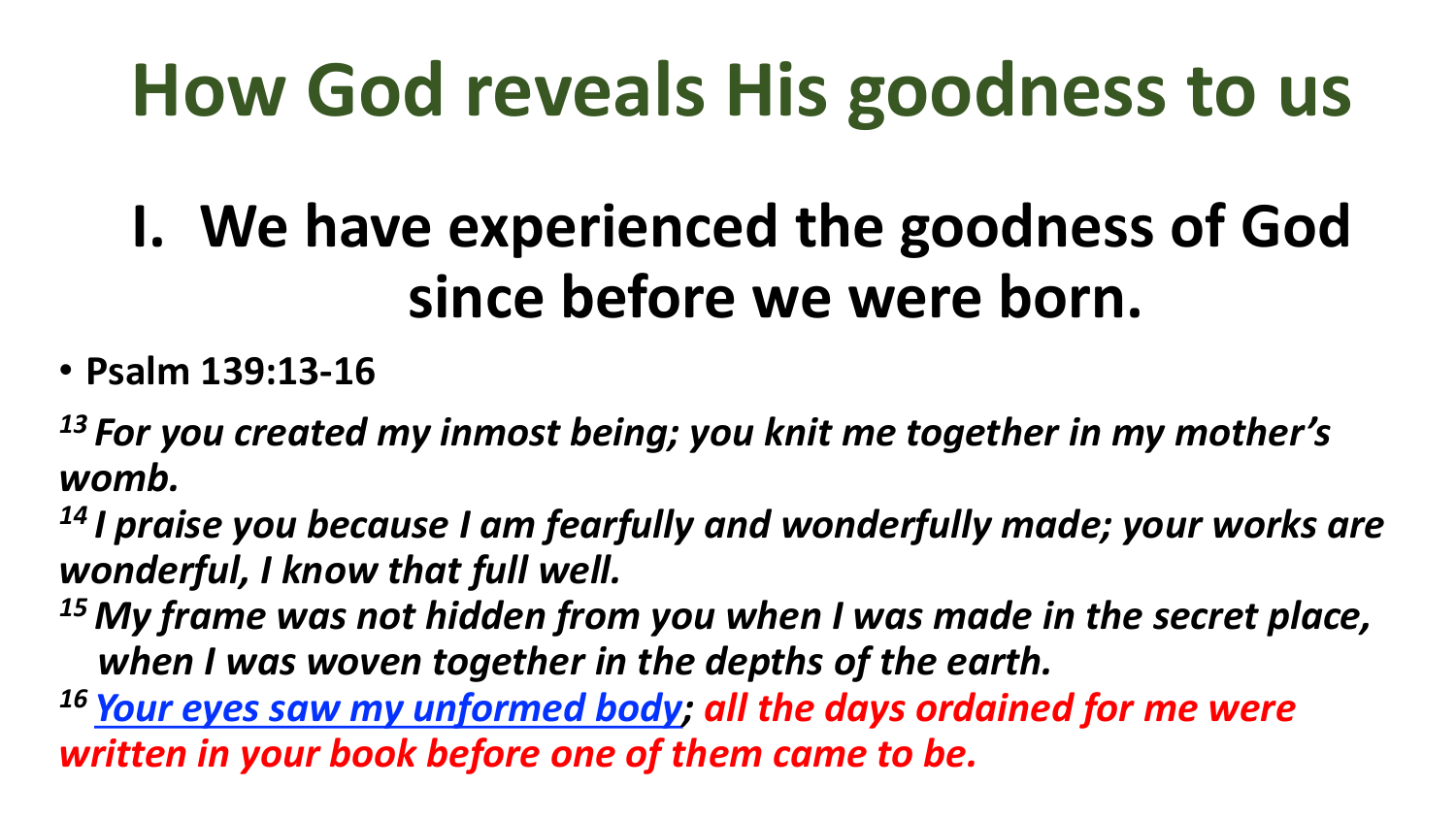- **II. We have experienced the goodness of God through His protection of our lives**
- **Psalm 34:7-8**
- **<sup>7</sup>** *The angel of the Lord encamps around those who fear him, and delivers them.*
- **<sup>8</sup>***Oh, taste and see that the Lord is good! Blessed is the man who takes refuge in him!*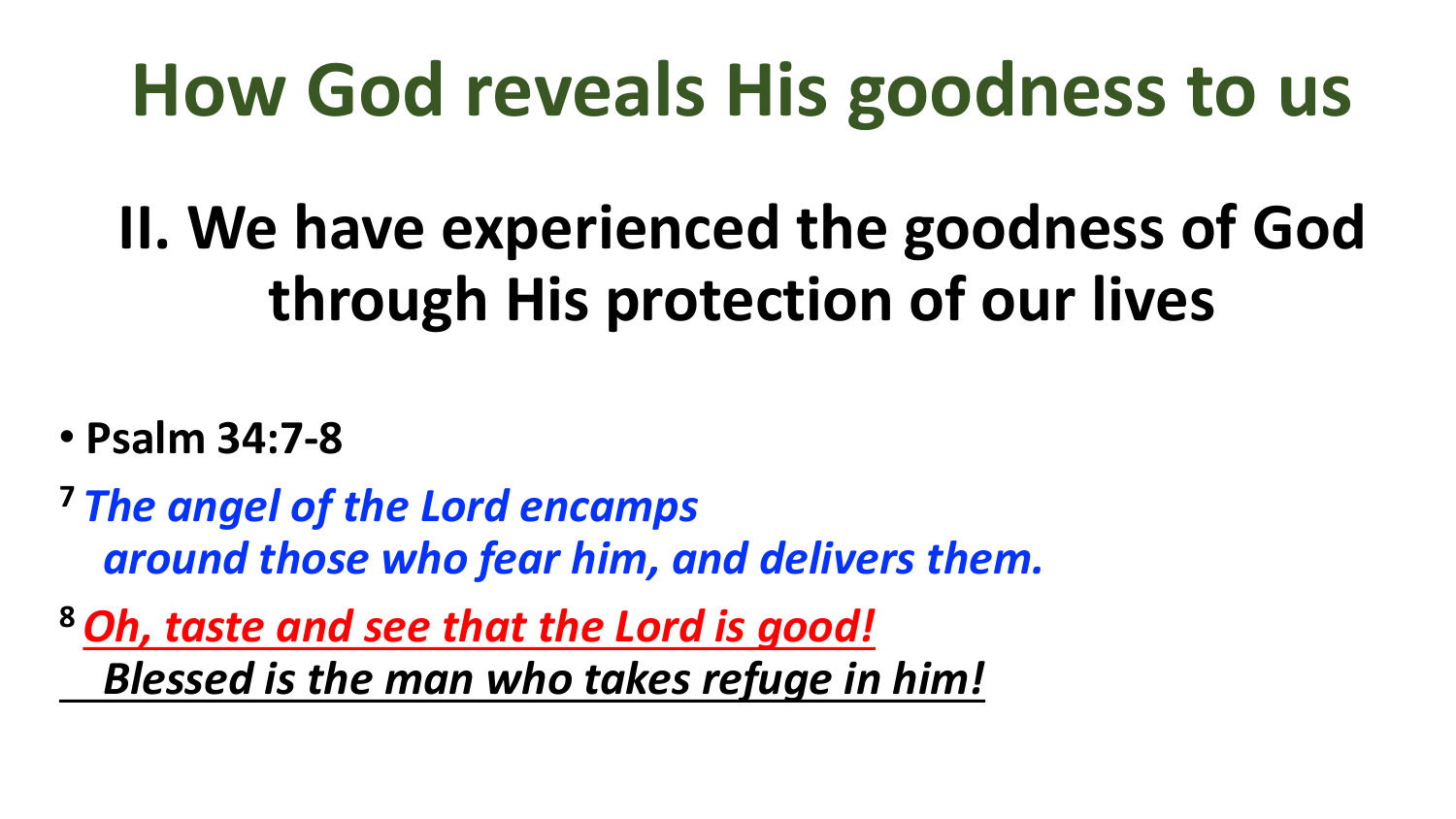### **II. We have experience the goodness of God through His protection in our lives**

• **Psalm 46:1**

**1** *God is our refuge and strength, an ever-present help in trouble.*

• **Psalm 138:7**

*Though I walk in the midst of trouble, you preserve my life; you stretch out your hand against the wrath of my enemies, and your right hand delivers me.*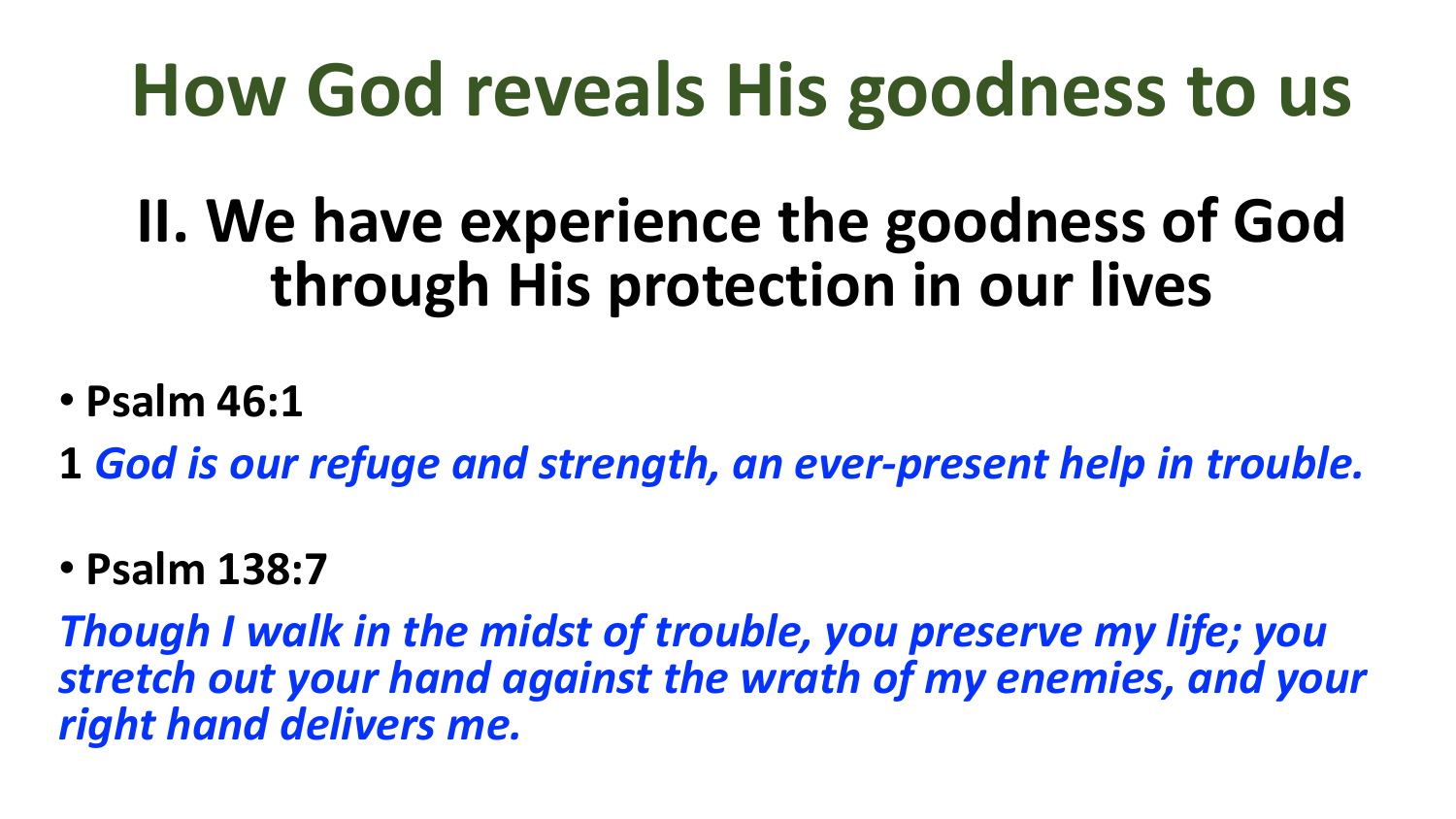•**III. We have have Experience God's goodness in His patience with us** 

- **Exodus 34:6**
- *<sup>6</sup> The Lord passed before him and proclaimed, "The Lord, the Lord, a God merciful and gracious, slow to anger, and abounding in steadfast love and faithfulness,*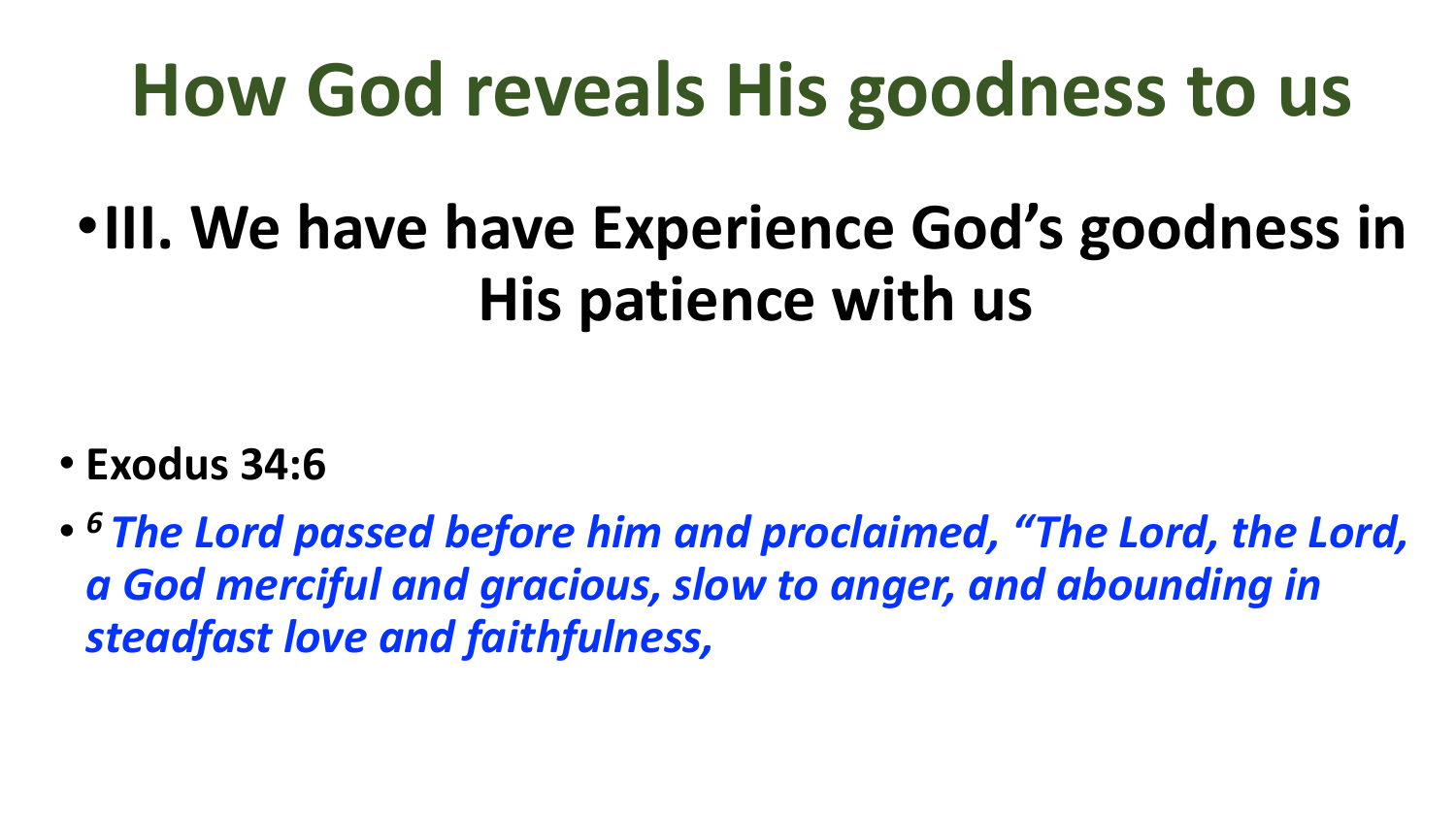•**III. We have Experience God's goodness in His patience with us** 

- **Lamentations 3:22**
- *<sup>22</sup> Because of the Lord's great love we are not consumed, for his compassions never fail.*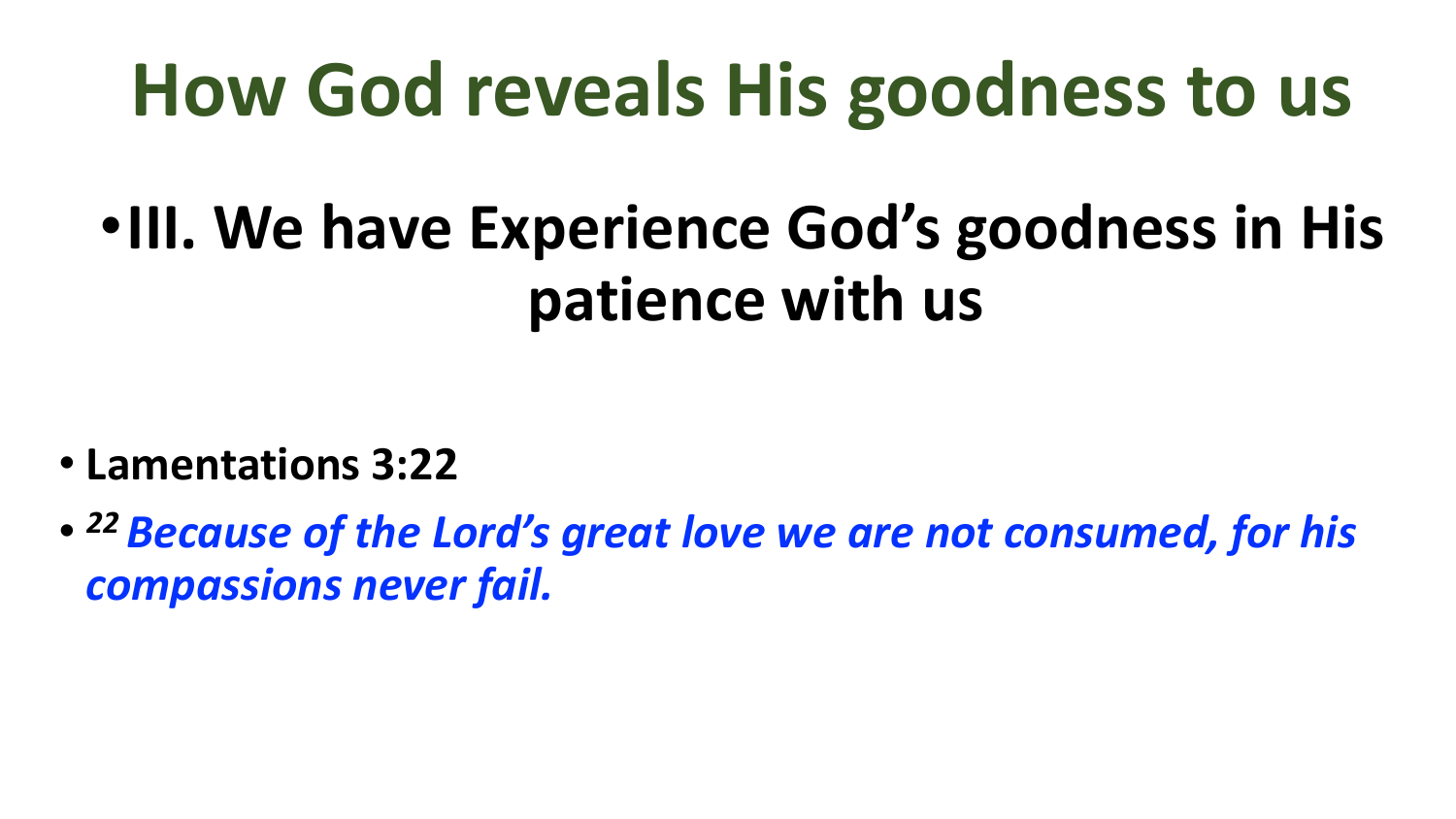•**III. We have Experience God's goodness in His patience with us** 

- **Psalm 103:13-14**
- *13 As a father has compassion on his children, so the Lord has compassion on those who fear him; 14 for he knows how we are formed, he remembers that we are dust.*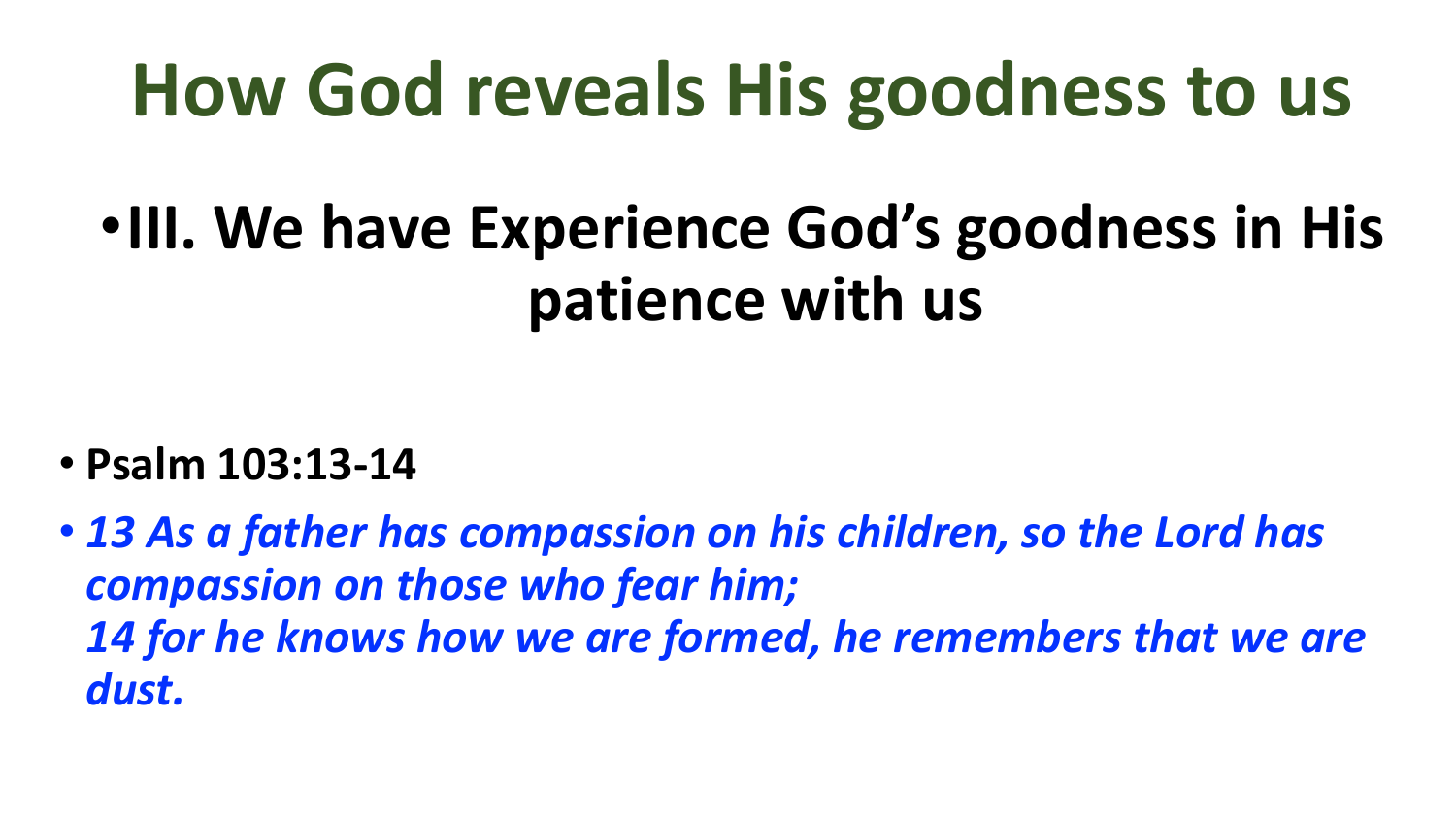### •**The God Who stays**

•If I were You I would've given up on me by now I would've labeled me a lost cause 'Cause I feel just like a lost cause

•If I were You I would've turned around and walked away I would've labeled me beyond repair 'Cause I feel like I'm beyond repair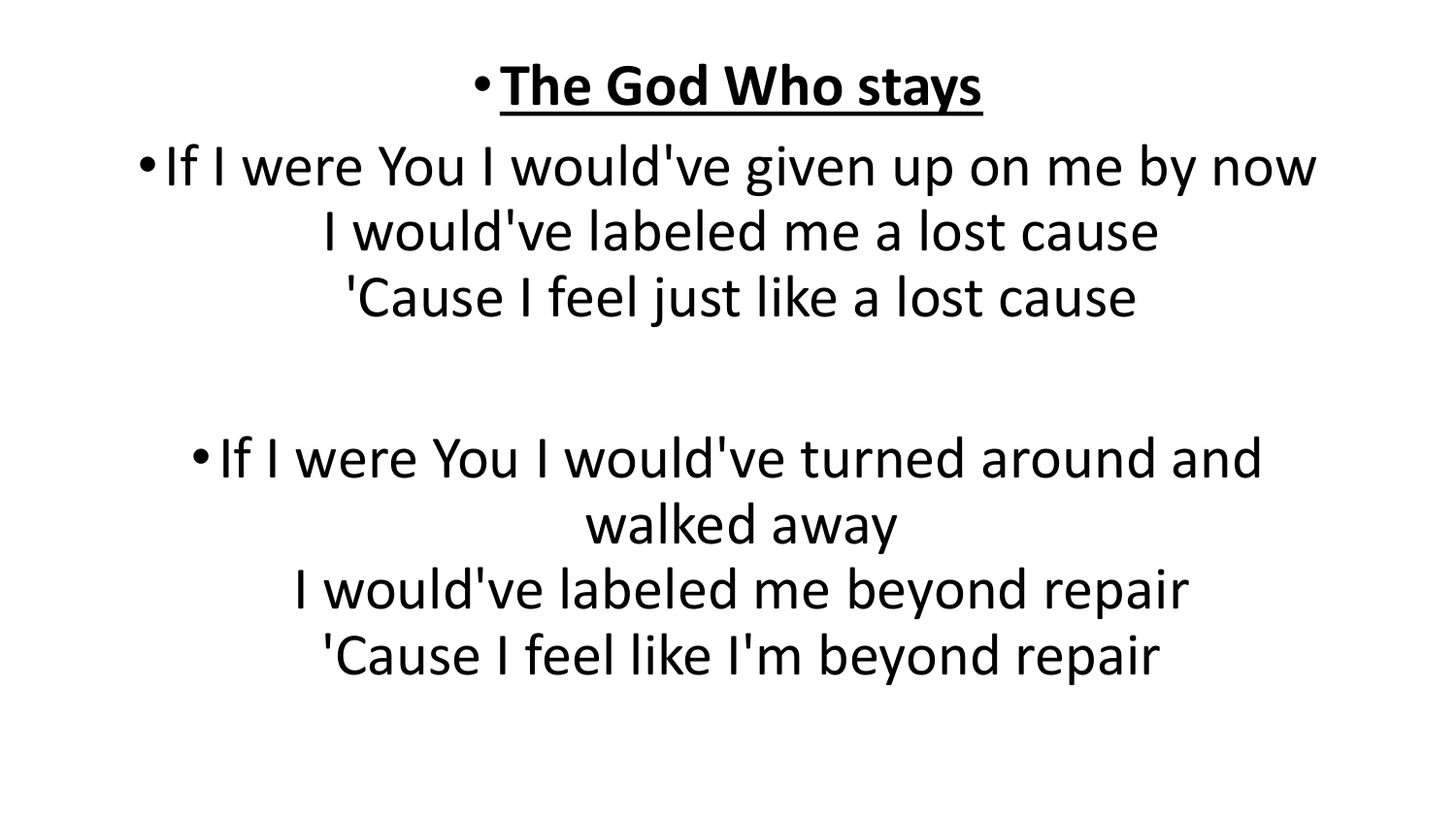#### •**The God Who stays**

•Oh, but somehow You don't see me like I do Somehow You're still here

• You're the God who stays You're the God who stays You're the one who runs in my direction When the whole world walks away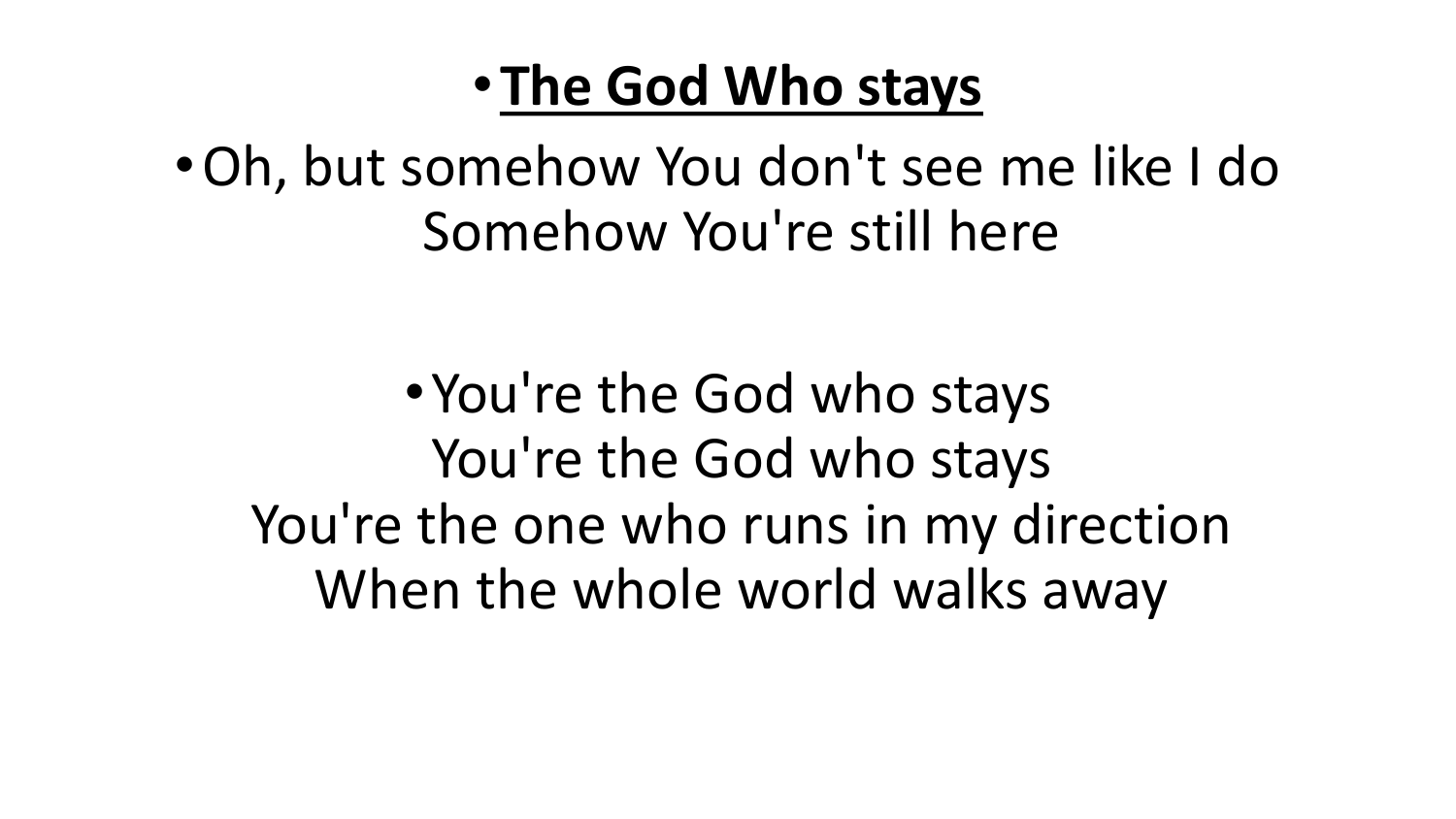•You're the God who stands With wide open arms And You tell me nothing I have ever done can separate my heart From the God who stays

•I used to hide Every time I thought I let You down I always thought I had to earn my way But I'm learning You don't work that way, no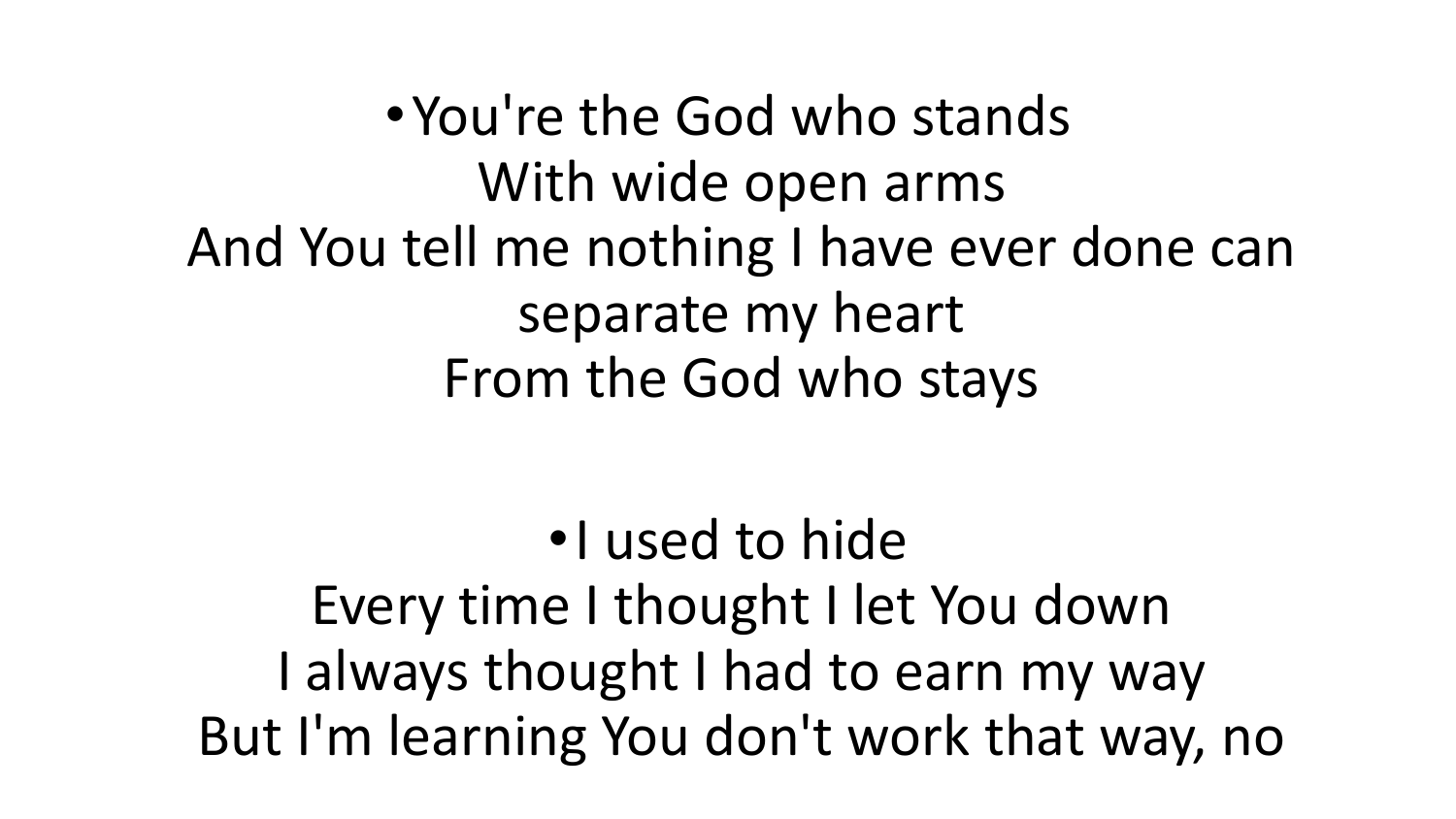#### • **Psalm 145:9**

*<sup>9</sup> The Lord is good to all, and his mercy is over all that he has made.* 

#### • *Matthew 5:45*

*<sup>45</sup> so that you may be sons of your Father who is in heaven. For he makes his sun rise on the evil and on the good and sends rain on the just and on the unjust.*

#### • *James 1:17*

*<sup>17</sup> Every good gift and every perfect gift is from above, coming down from the Father of lights, with whom there is no variation or shadow due to change.*